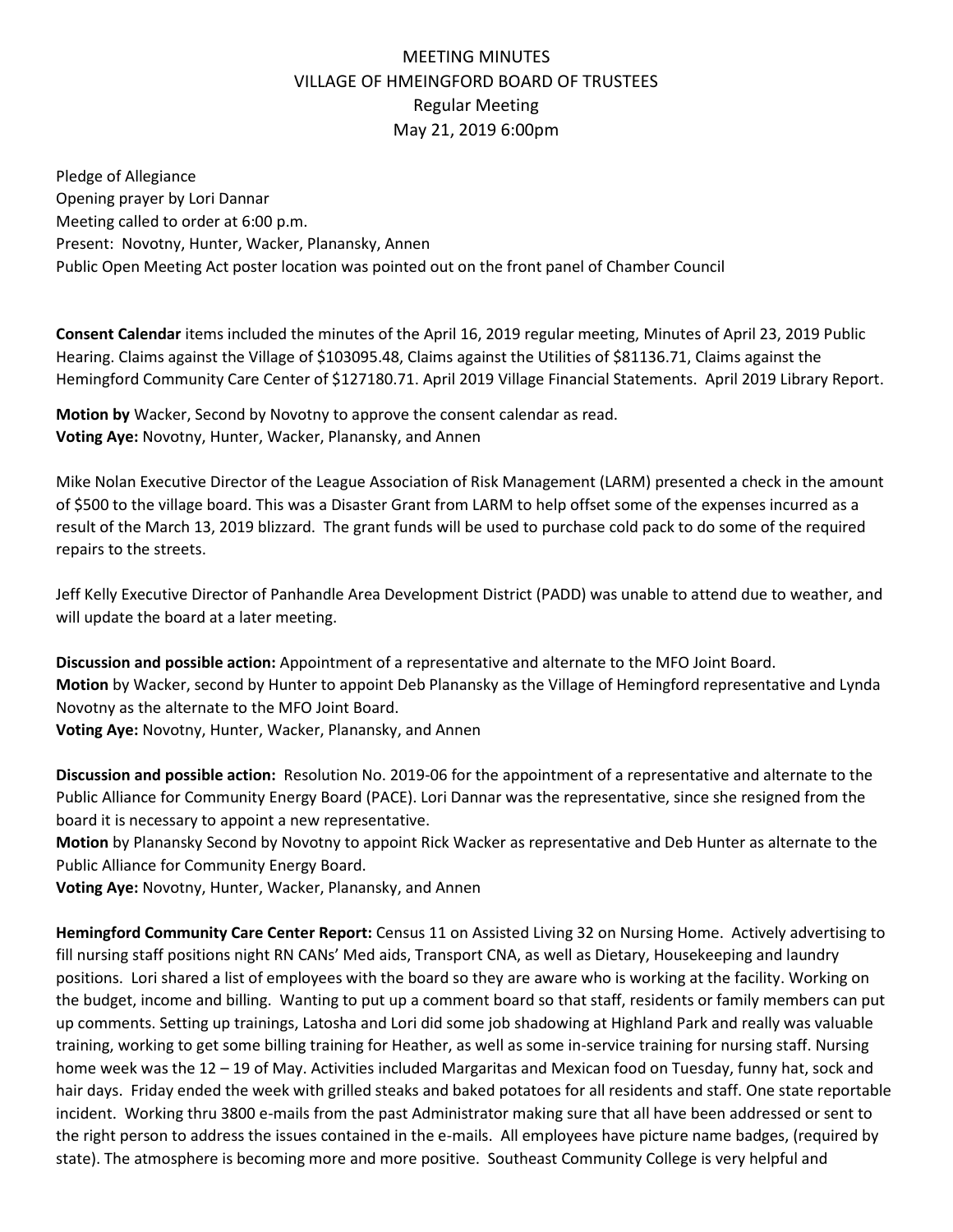potentially could be as early as November 2019 that Lori could have her full Nursing Home Administrators License, if all goes well. – **Lori Dannar**

**Administrators Report:** So far since the 16th of April there have been a total of 6 riders and 5 tickets sold. The ridership has not been good yet but the weather has not been good for travel. We will track weekly numbers for another month to evaluate the needs here in Hemingford. All Cemetery data has been entered into the Caselle system, the Village and care Center Audits should be completed soon and sent to the state auditor. Insurance adjustor was out and estimated the damage from snow melt and rains to the roof of the Village office and the apartment on the second floor, and wall of the shop building that was splashed at the time of the CooP fertilizer spill. Bad Debit write off in the amount of \$7197.70. Accounting and Finance conference is June 12-14 in Lincoln that Barb will be attending. Lori Dannar is working as the Provisional Interarm Administrator at the Care Center making \$18.00/hr. this is in addition to duties as Social Services Director. I would like to make her a salary positioned employee, with a raise to \$42,000 per year. That is an increase of \$2.20 /hour. (All board members were in agreement) It looks like the contracts for the Solar project will be ready for the June Board meeting, and the bond income was deposited into the Village account on Thursday May 16, in the amount of \$1,183,600.00. We don't have a start date yet but anticipate we will have that soon.

**Discussion and possible action:** John Annen - Administrators annual evaluations and salary review. No action at the last meeting. All comments were very good.

**Motion** by Novotny Second by Planansky to raise the administrator's salary to \$60,000.00 per year retroactive to April 11, 2019 which is the administrator's anniversary date.

**Voting Aye:** Novotny, Hunter, Wacker, Planansky, and Annen

**Discussion and possible action:** promotion of Kyle Huss from Utilities Supervisor to Utilities Superintendent with a pay increase of \$3.00/hr. leaving him as an hourly employee. The salary budget for both electric and water can handle the increase. It is the recommendation of the Village Administrator that we move forward with this promotion, Kyle has been the supervisor for 2 1/2 years, and has done a fantastic job keeping up with all the demands of the village utilities, he is always prompt and timely on needed fixes, most of the utility ordinances are written requiring the approval of the Utility Superintendent. Kyle is more than deserving of this promotion.

**Motion** by Hunter, Second by Wacker to promote Kyle Huss to Utilities Superintendent with a \$3.00/hr. raise. **Voting Aye:** Novotny, Hunter, Wacker, Planansky, and Annen

Hemingford Utilities Report: The pool is ready for opening on the 28<sup>th</sup> if weather permits, Summer help has been hired, Russ Frahm, Todd Wells, Cheryl Kaman, and Mataya Wilson. The new bucket truck was purchased for \$18,775.00 and is here in Hemingford, the water meter for the High School has been ordered and will be installed soon for the watering the football field.

**Discussion and possible action:** Purchase of a Zero-Radius turn Mower. Kyle Huss told the board that we needed to replace the John Deere, Kyle shared quotes from J&C Lawn Service for a used Walker Mower with a 48" deck with 1138 hours for \$10,200.00, a new Walker Mower for \$15,128. Kyle also had a quote from Midwest Farm Service for a new FasTrak mower with 54" deck for \$5652.65 and a new FasTrak SDX Mower 54" deck with 2 bag catcher for \$8373.67 After looking over the options presented the board ask Kyle to have each company come up and do a demo with each of the mowers, and make the choice of which one he feels would be the best for the Village.

**Motion** by Novotny second by Planansky to allow the Utilities Superintendent to purchase a new zero radius turn mower not to exceed \$10,200.00

**Voting Aye:** Novotny, Hunter, Wacker, Planansky, and Annen

**Discussion and possible action:** Bill Simmerman of Municipal Automation and Control sent a letter to the village proposing the purchase of the VFD that we had been renting for use during the of the water tower. The maintenance